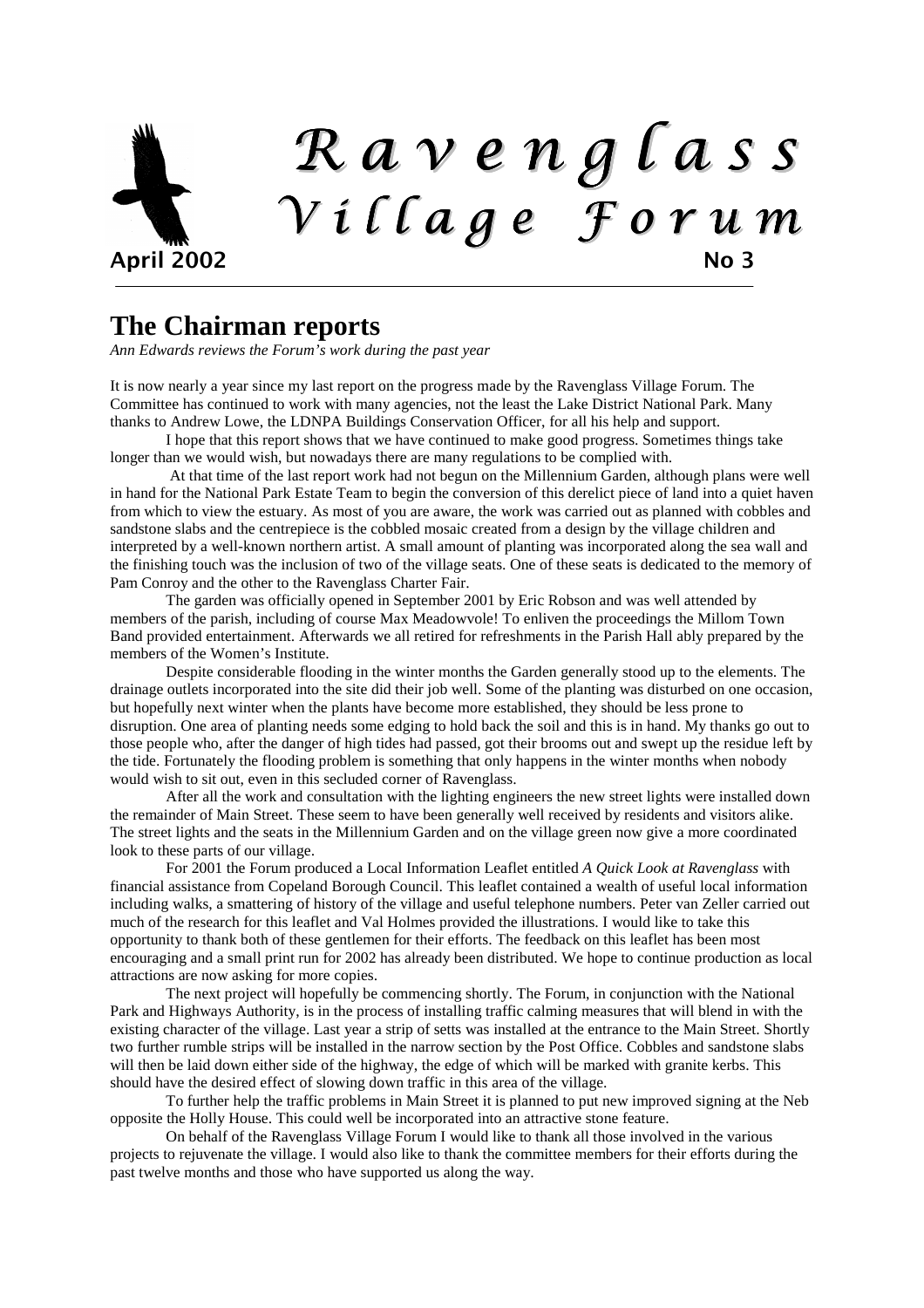#### **What next?**

The Millennium Garden is open and we have our new street lights. The next big item on the agenda is the traffic calming to be done in the narrow part of Main Street between the **Pennington Arms and the Post Office**. The plan below is copied from an original by Chris Greenwood and Andy Lowe of the National Park Authority. It shows how the carriageway will be defined by flush granite kerbs and drivers will be reminded to slow down by granite setts spanning the width of the road at either end of the narrows.



We plan to do as much as possible by the use of natural materials, rather than urban-style signs and road markings, to warn drivers that they are now entering an area in which they must beware of pedestrians, especially old people who cannot move fast and young children who may emerge from the Post Office without looking. Sandstone flags will be laid at doorways to provide a firm footing. The cobbled verges should not be an inconvenience, because most residents habitually walk in the roadway, but they will be strong enough to bear the weight of any vehicles, particularly emergency vehicles, that may need to run onto them.

 Karl Melville, the Maintenance Engineer of Capita dbs, has given the plans technical approval and costed the work at just over £13K ex VAT, which includes use of materials that Capita now holds in store. That represents a contribution by Capita dbs and Cumbria County Council of £6-7K worth of materials.

 Road safety work is also needed on the blind bend under the **main line railway bridge**. A bid for funds by Mr Melville is still awaiting approval by the County Council. Meanwhile Capita dbs has received funds for signage and road markings, so there is now a hope that measures may be taken to improve safety of the road between Walls Drive and the Ratty's main entrance.

 When Capita dbs starts work on the Pennington Arms – Post Office scheme, it will also mark out the boundary of the carriageway in the rest of Main Street down towards the floodgate. Flush granite kerbs can then be laid as funds allow. Either side of the carriageway work can then start on restoring cobbled frontages, but that work will not be done all at once. Progress with the cobbling will depend on agreement with the owners of properties, including what they are prepared to pay themselves towards the enhancement of the appearance and value of their houses. No, it won't be done for free. The National Park cannot be that generous.

 We are still waiting for the National Park to produce its plans for revamping the **main car park**. Last year Paul Tiplady, the Authority's chief executive, warned us not to expect a quick fix. The National Park has to produce a good scheme that will satisfy everybody: local residents, adjoining landowners and not least our visitors, who will be encouraged to use the car park as their main arrival point, relax after their journey and consult improved information signs about the delights of Ravenglass.

 The rather stark new fence around the garden of the Ratty Arms was needed to give Gordon and Bev some privacy when the old hedge was grubbed out. Yes, we are assured that it will soon be stained in a more sympathetic colour and the verge, which the National Park owns, will be planted with a mixture of native hedging that will mask it in due course.

We need better direction sighs to encourage visiting drivers to aim for the main car park rather than Main Street. Plans are afoot to build an attractive stone feature on **the Neb** opposite Holly House, which can carry new signs. Yes, the architect knows that there is a water main underneath! We hope to show his sketches at the AGM on 21 May.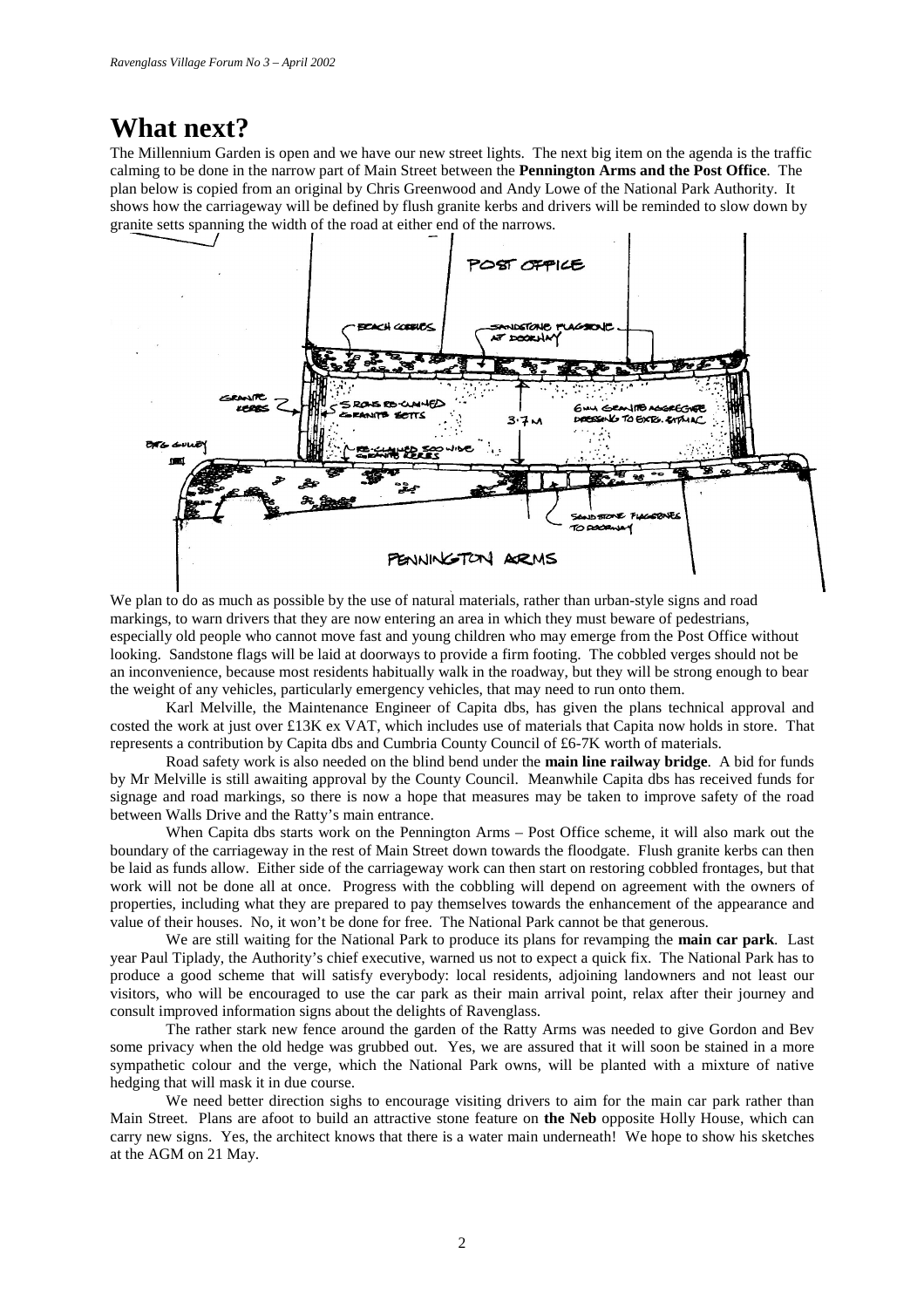# **Notice of AGM**

The second Annual General Meeting of Ravenglass Village Forum will be held on **Tuesday, 21 May 2002 at 7.30 p.m.** in Muncaster Parish Hall.

#### **Provisional agenda**

#### Welcome.

To confirm the Minutes of the First General Meeting held on 15 May 2001. Chairman's report. Treasurer's report. Examiner's statement on the accounts. Elections for Chairman, Treasurer, Secretary and six ordinary members of the Committee. Any other relevant business.

The meeting will be opened for discussion after the formal business. The Committee has no formal resolutions to put to this meeting. Any resolutions from the floor must be proposed and seconded by members.

#### **Membership**

At our first General Meeting last year we were delighted to welcome over twenty new members. The present membership is 32 and we have plenty of room for more. The more the better!

 You have to be a member to vote at the AGM or to stand for office. There are no other privileges but the number of our members is evidence of the village's support for the work we do. It gives us democratic legitimacy and increases our authority when we apply for grants and deal with the local authorities and agencies that supply the services on which we depend.

 You can be a member if you broadly support our aims, you are aged at least 18 and you live in the village, which includes Raven Villa and as far up the road as The Grove. You pay nothing.

Second home owners can join too. The Forum's committee considered an enquiry from the owners of a holiday home at its meeting on 26 July 2001 and agreed that purchase of a property in Ravenglass village with a view to eventual full-time residence is evidence of sufficient commitment to the welfare of the village to satisfy Article 4.1 of the Constitution, even if they have to be part-time residents until they can move in permanently. However, those who rent or borrow the properties for holidays while the owners are not in residence are still excluded. *(Minute 20, 26 July 2002)* 

 If you are not yet a member and you wish to join, please ask the Editor for a registration form or fill one in when you arrive at the AGM. Time will be allowed for enrolment of new members before the formal meeting opens.

## **Thank you**

During the last year we have received the following grants towards the Forum's work (roughly in order of receipt):

**Copeland Borough Council:** £500 for the *Quick Look at Ravenglass* leaflet.

**Copeland Borough Council:** Small Millennium Grants scheme.

**Muncaster Parish Council:** £100 towards the Millennium Garden.

**Bassenthwaite:** donation of £40 from visiting local history group.

**Cumbria Waste Management Environment Trust:** £2,000 towards the cobble mosaic by Maggy Howarth in the Millennium Garden. **Friends of the Lake District:** £2,000 towards the Millennium Garden.

**Lake District National Park Authority:** materials to the value of £6,000 and the labour of its Estate Management Team for the construction of the Millennium Garden.

**Ravenglass Charter Fair Committee:** £100 for general purposes and £50 towards the Millennium Garden opening ceremony.

**Cumbria Community Foundation:** £150 towards the Millennium Garden

**BNFL Community Support: £100** towards the Millennium Garden.

**Local businesses** for £150 sponsorship of the Millennium Garden opening ceremony.

**R&ER Preservation Society:** £200 for cobbling in front of Heywood House.

Thanks also to the following, who gave us direct help in other ways:

**Ravenglass WI** for catering at the Millennium Garden opening ceremony.

**Tesco, Whitehaven** for vouchers to help the WI. **Eric Robson** for opening the Garden.

**Olivia and Lucy Inglis** for their design for the new Ravenglass seats.

**Alison Spurgeon Dickson and the Children's Design Workshop** for their preliminary design for the cobble mosaic in the Millennium Garden. **Ravenglass Boating Association** for their offer of

a flagpole to be erected in the Millennium Garden later this year.

*The Editor apologises for any inadvertent errors and omissions, about which he will no doubt hear in due course!* 

# **Designs wanted**

What sort of a sign would *you* like to see at the entrance of the Millennium Garden? When we get our new flagpole, should we have our own Ravenglass flag? Sketches to the Editor, please, for the attention of the Committee.